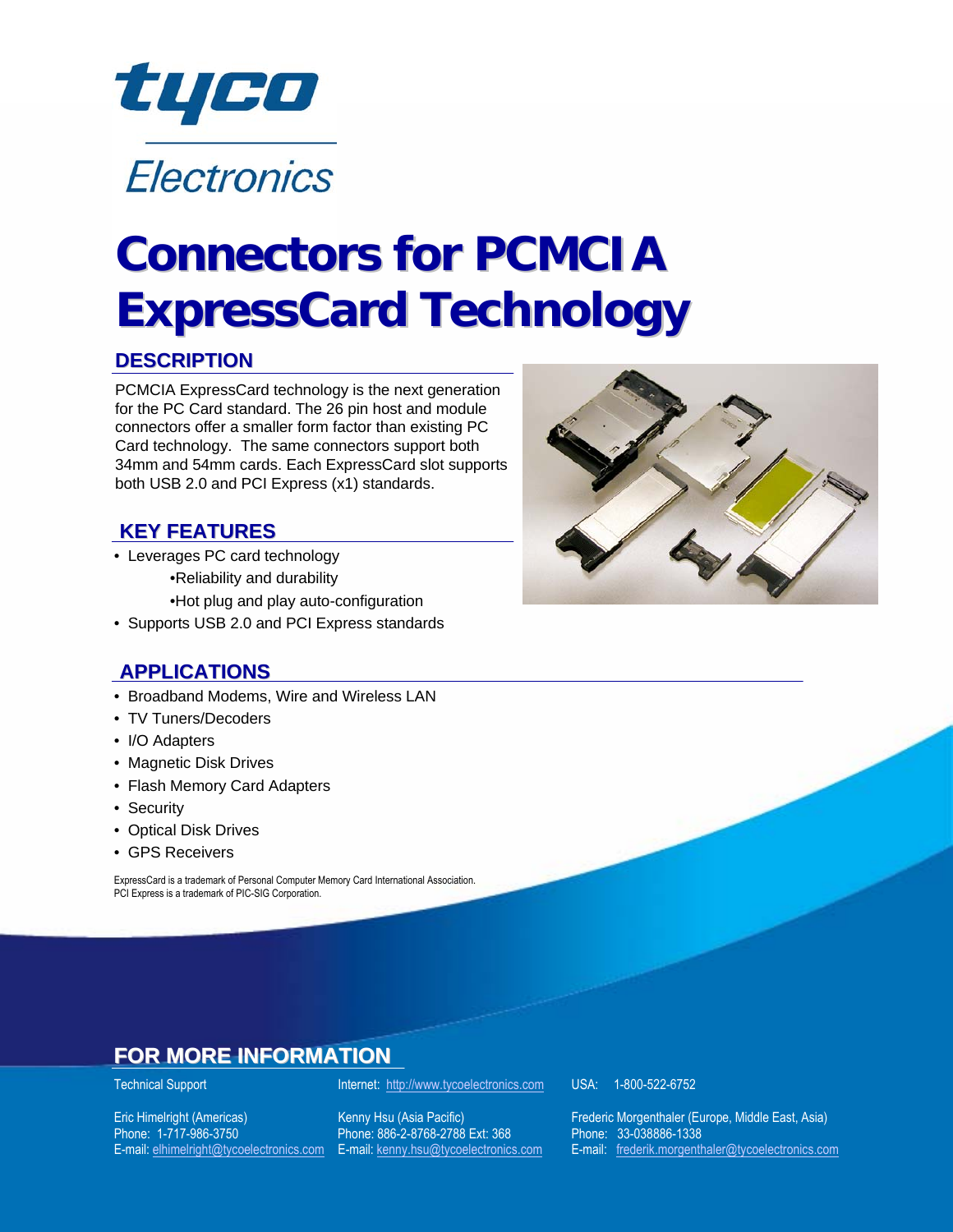## **Connectors for PCMCIA Connectors for PCMCIA ExpressCard Technology ExpressCard Technology**

### **EXPRESSCARD and CARDBUS COMPARISON Page 2**

#### **Two ExpressCard Sizes Available:**

ExpressCard/34: 34mm (W) X 75mm (L) X 5mm (H)

ExpressCard/54: 54 mm (W) X 75mm (L) X 5mm (H)

Existing CardBus (Type II): 54mm (W) C 86mm (L) C 5mm (H)



## **ExpressCard Technology vs. CardBus**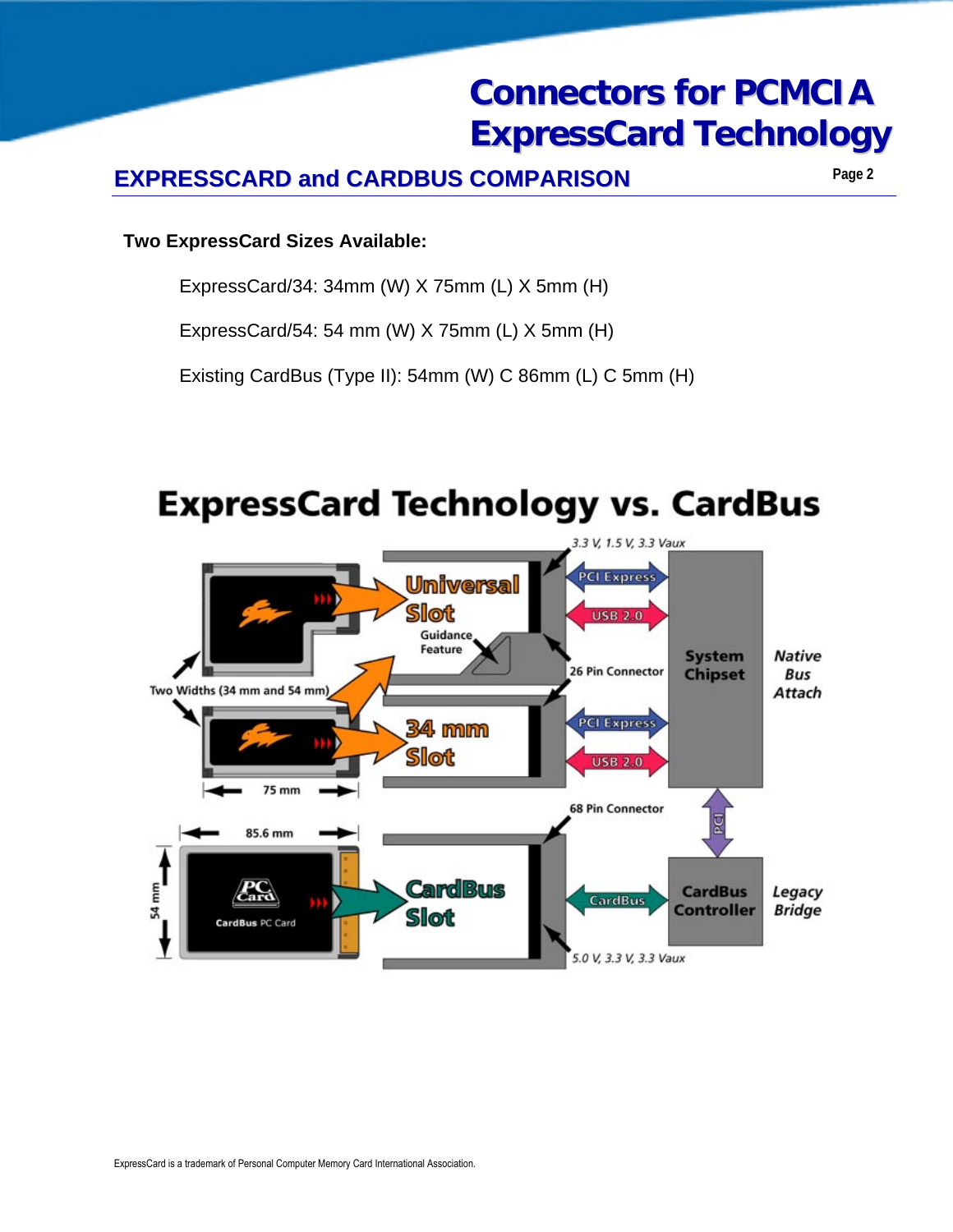### **PART NUMBER DESCRIPTION**

**Page 3**

#### **Host Connector and Ejector Push/ Push Type**

| <b>Product</b>   | <b>Part Number</b> | <b>Mounting</b>      | <b>Stand off</b> | <b>Shutter</b> | Remark        | Page |
|------------------|--------------------|----------------------|------------------|----------------|---------------|------|
| Header           | 1759011-1          | <b>Top Mount</b>     | 0                | w/o            | With nut on   | 4    |
| 34/54<br>Ejector | 1759010-1          |                      |                  |                | ejector       |      |
| Header           | 1759044-1          | <b>Top Mount</b>     |                  | With           | Ejector 34/54 |      |
| Ejector          | 1759066-1          |                      | 0                |                |               | 4    |
| Header           | 1759056-1          | <b>Bottom</b><br>2.2 | With             | With nut on    |               |      |
| 34/54<br>Ejector | 1759054-1          | Mount                |                  |                | ejector       | 5    |
| Header           | 1759101-1          | <b>Bottom</b>        |                  | With           | With nut on   |      |
| Ejector 34/54    | 1759100-1          | Mount                | 0.6              |                | ejector       | 5    |

#### **Host Connector and Ejector Button Type**

| <b>Product</b> | <b>Part Number</b> | <b>Mounting</b>        | <b>Stand off</b> | <b>Shutter</b> | <b>Button</b>   | Page |
|----------------|--------------------|------------------------|------------------|----------------|-----------------|------|
| Header         | 1759071-1          | <b>Bottom</b><br>Mount |                  | w/o            | Right push-push |      |
| Ejector 34/54  | 1759074-1          |                        | 2.0              |                |                 |      |

#### **Frame Kit Frame**

| <b>Product</b>          | <b>Part Number</b> | Page |  |
|-------------------------|--------------------|------|--|
| <b>Module Connector</b> | 1470828-1          |      |  |
| Body (34mm)             | 1470827-1          |      |  |

#### **Combo Host Connector Type (ExpressCard with PCMCIA)**

| <b>Product</b> | <b>Part Number</b> | <b>Mounting</b> | <b>Stand off</b> | <b>Shutter</b> | <b>Button</b> | Page |
|----------------|--------------------|-----------------|------------------|----------------|---------------|------|
| Combo Set      | 1759323-1          | Top mount       | $2.05$ mm        | With/no        |               |      |
| Card Edge      | 6376045-1          |                 |                  | function       | Right push    | ⇁    |
| Combo Set      | 1759322-1          | <b>Bottom</b>   |                  | With/no        |               |      |
| Card Edge      | 6376045-1          | mount           | $2.05$ mm        | function       | Right push    |      |
| Combo Set      | 1827070-1          | <b>Bottom</b>   |                  |                |               |      |
| Card Edge      | 6376045-1          | mount           | $1.95$ mm        | Without        | Left push     | 8    |

**All part numbers are RoHS compliant All numbers are compliant**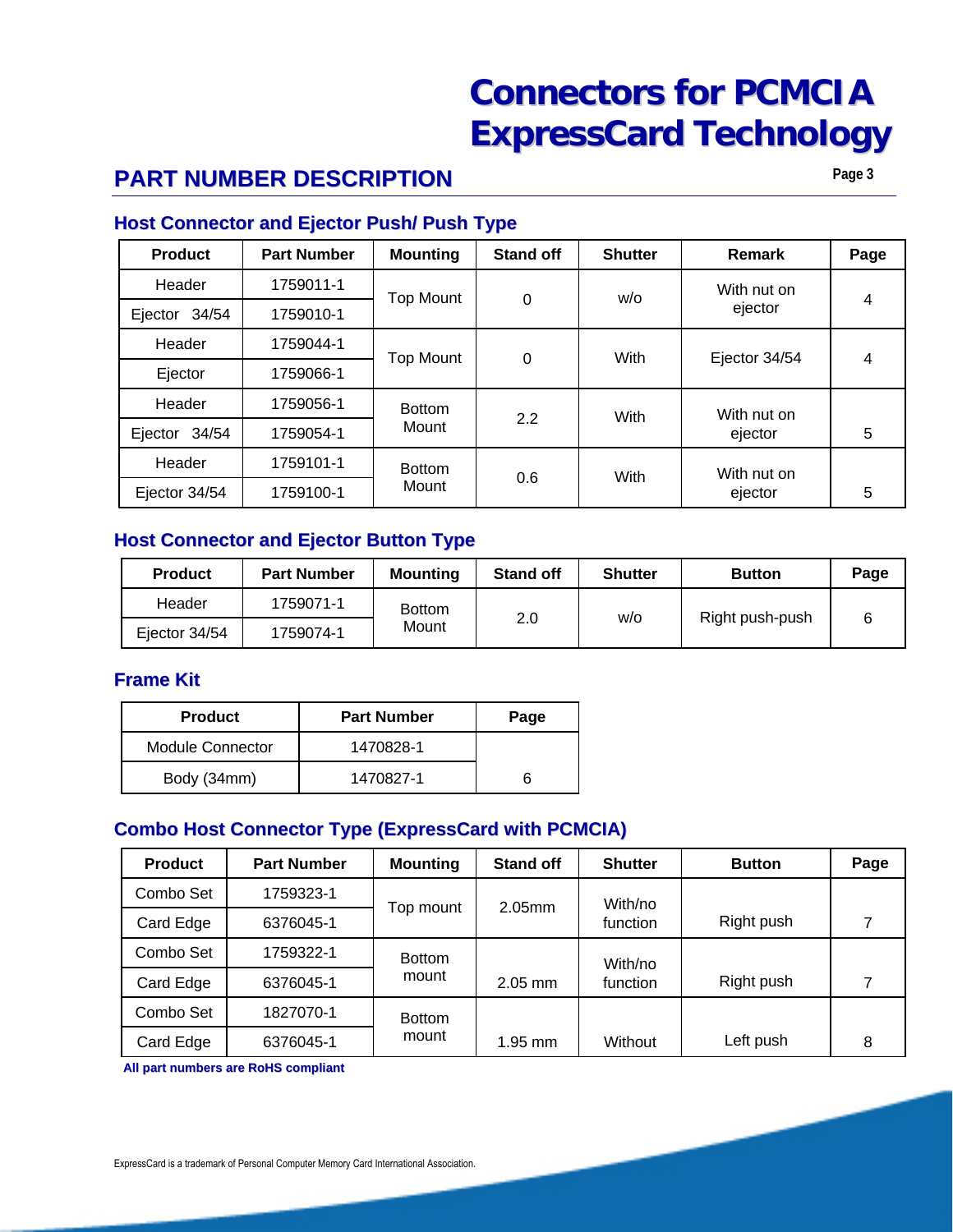### **PRODUCT DIMENSIONS**

**Page 4**

#### **Single Slot Card Push/ Push Type**

**Header: P/N 1759011-1 Ejector: P/N 1759010-1** 



#### **Header: P/N 1759044-1 Ejector: P/N 1759066-1**



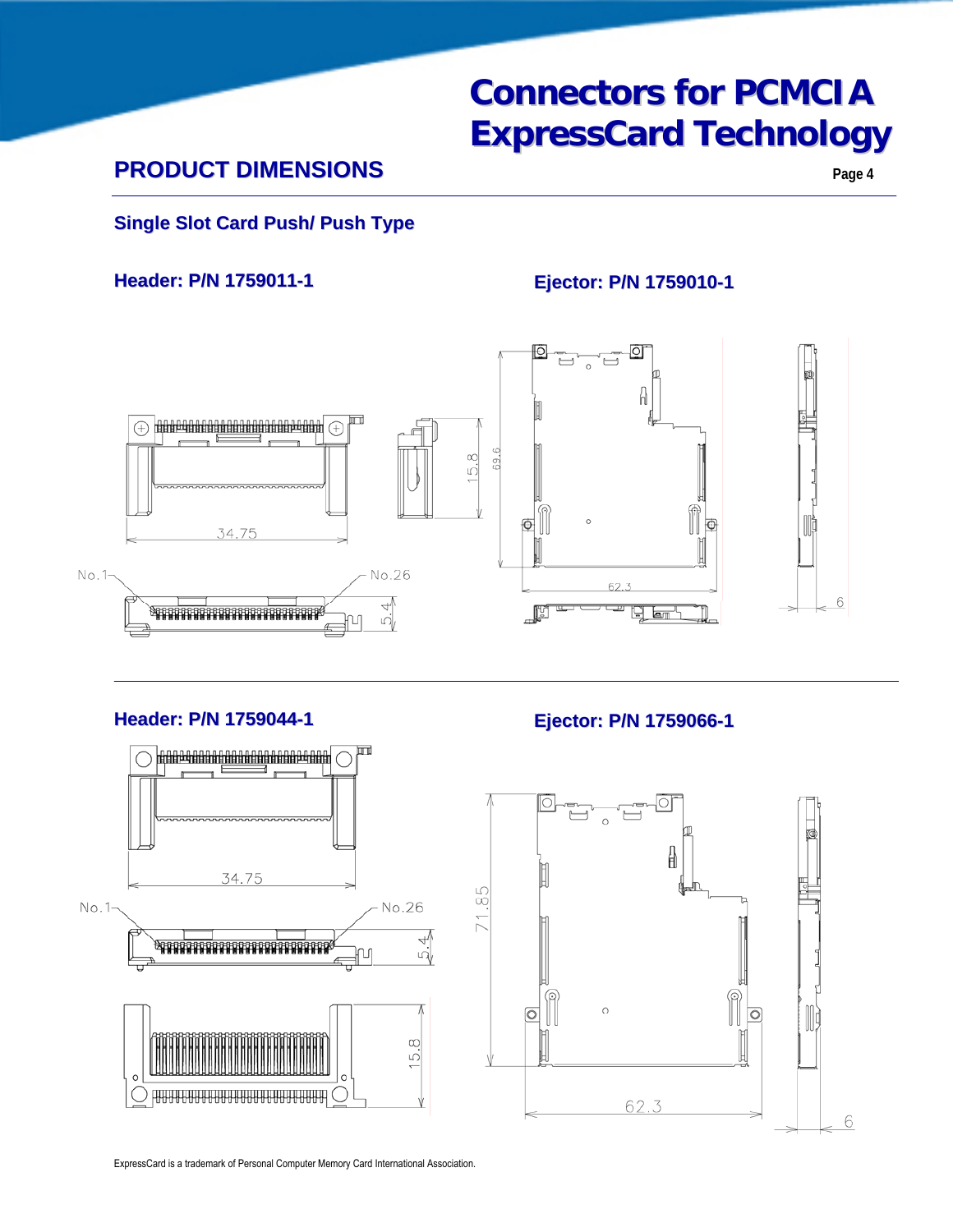### **PRODUCT DIMENSIONS**

**Page 5**

#### **Single Slot Card Push/ Push Type Header: P/N 1759056-1 Ejector: P/N 1759054-1**





#### **Header: P/N 1759101-1 Ejector: P/N 1759100-1**



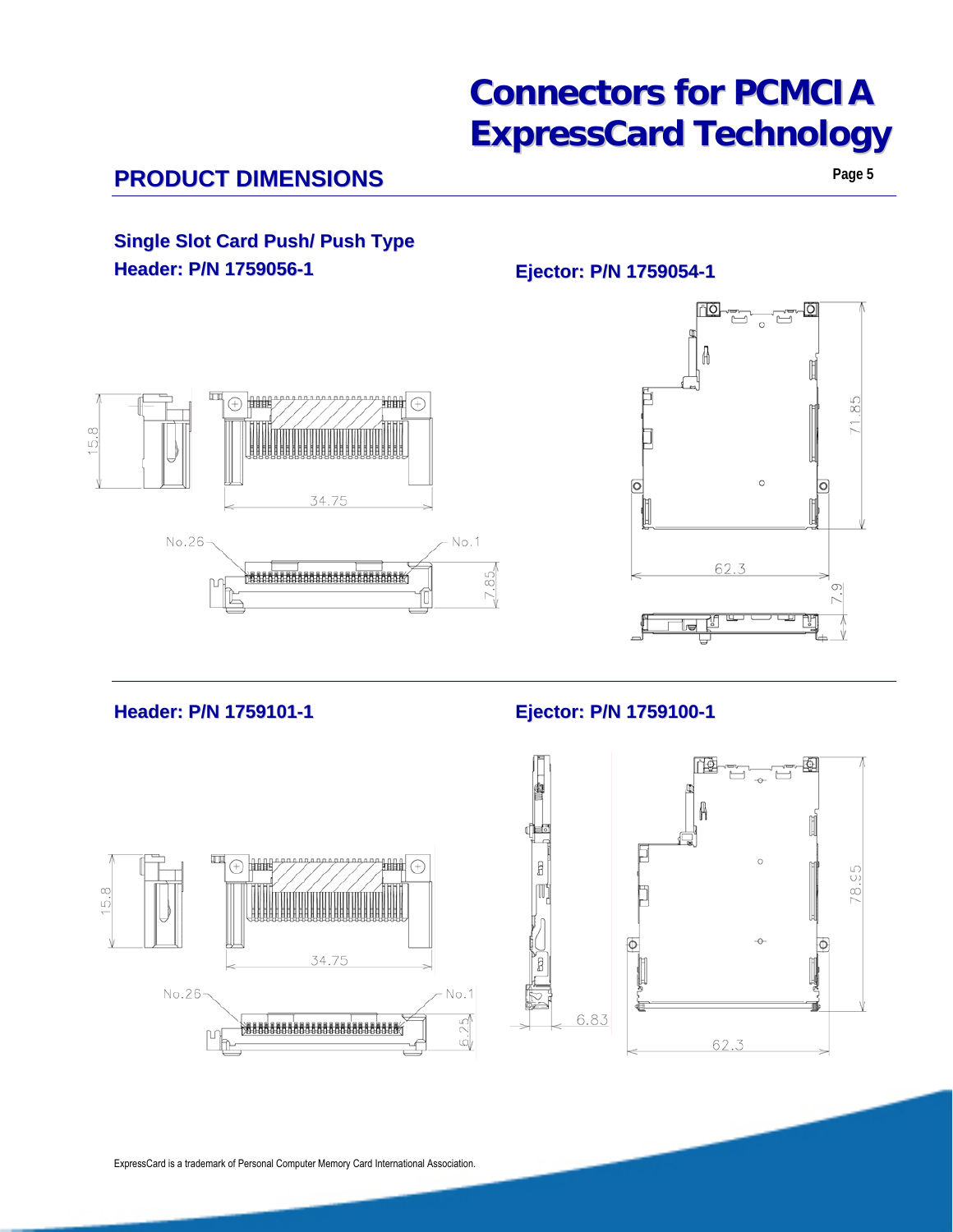## **Connectors for PCMCIA Connectors for PCMCIA ExpressCard Technology ExpressCard Technology**

### **PRODUCT DIMENSIONS**

#### **Button Push/ Push Type**

#### **Header: P/N 1759071-1 Ejector: P/N 1759074-1**





#### **Frame Kit Frame**

#### **Module Connector: P/N 1470828-1 Frame Kit: P/N 1470827-1**



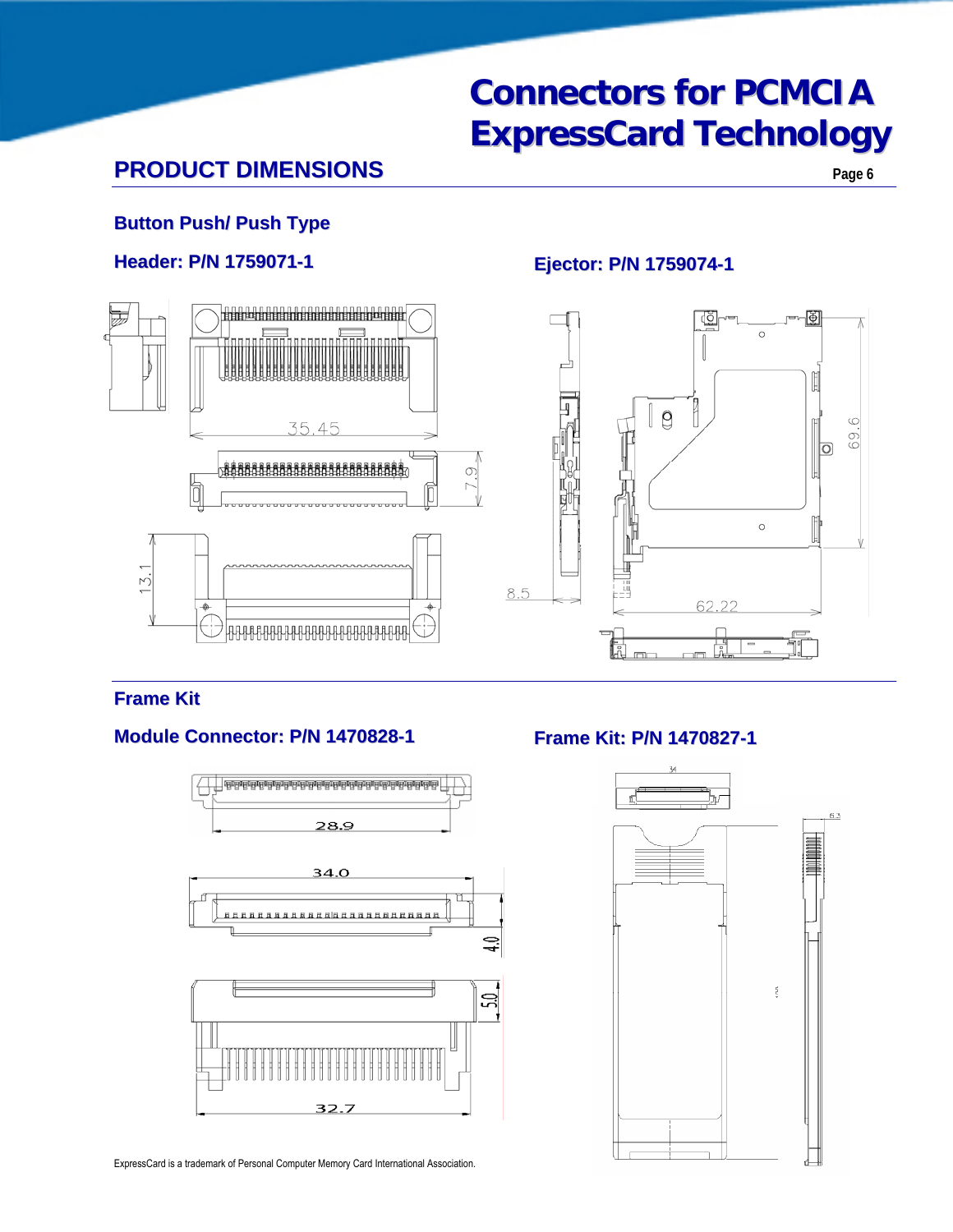### **PRODUCT DIMENSIONS**

#### **Combo Type (ExpressCard with PCMCIA) Combo Type (ExpressCard with PCMCIA)**

#### **Combo Set: P/N 1759323-1 Card Edge: P/N 6376045-1**







#### **Combo Set: P/N 1759322-1 Card Edge: P/N 6376045-1**

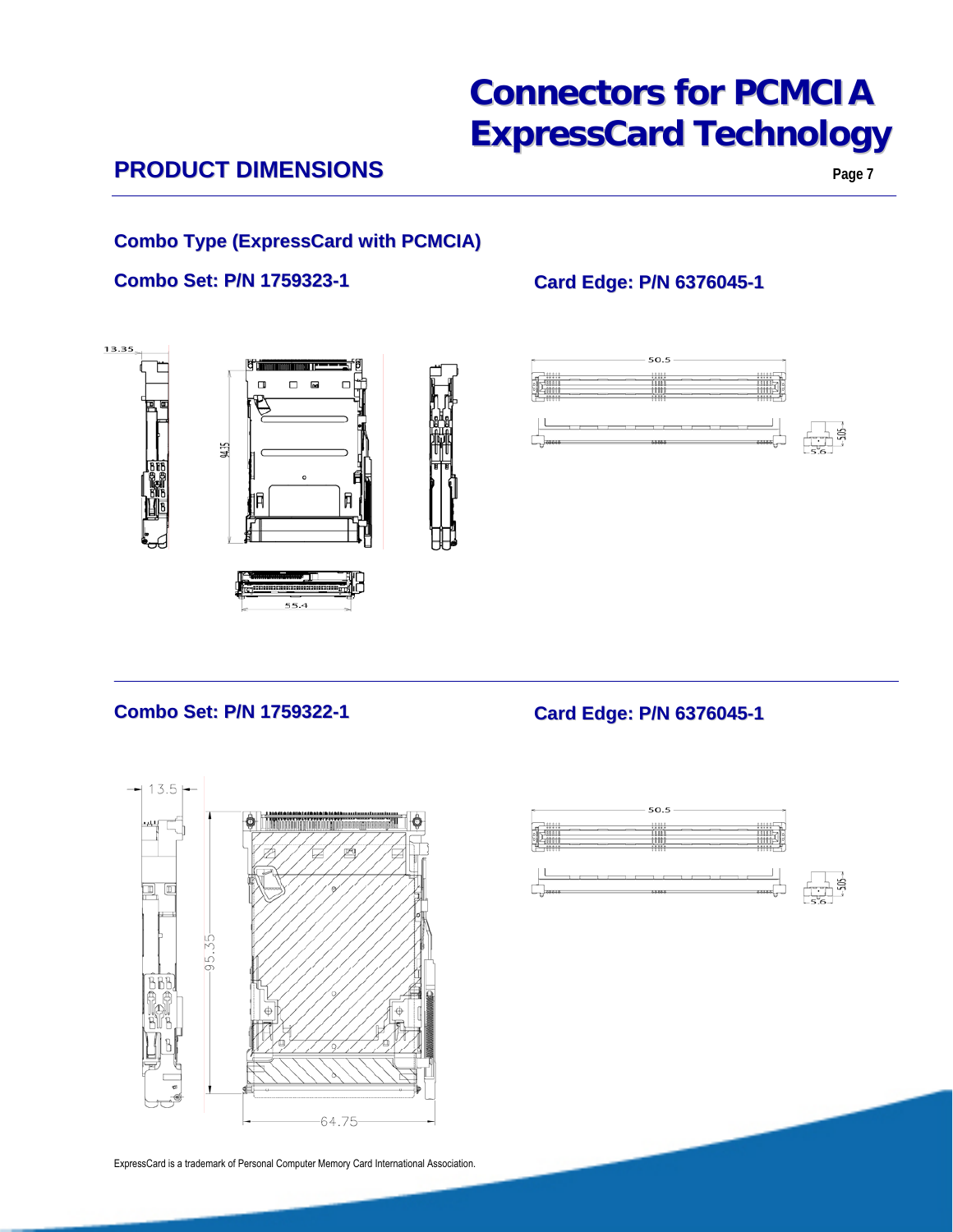### **PRODUCT DIMENSIONS Page 8**



#### **Combo Set: P/N 1827070-1 Card Edge: P/N 6376045-1**



#### **TYPICAL ELECTRICAL PROPERTIES**

| <b>Operating Temperature:</b> | $-55^{\circ}$ C to $+85^{\circ}$ C |
|-------------------------------|------------------------------------|
| Contact Resistance:           | $40m\Omega$ Max initial            |
|                               | Delta-R $15m\Omega$                |
| <b>Current Rating:</b>        | 0.75A                              |

#### **ENVIRONMENTAL and PHYSICAL PARAMETERS**

Physical Shock: 50 G's, 11mS

Mating Force: 39N (3.9kgf) Maximum UnMating Force: 4.5N (0.46kgf) Minimum Durability: 5,000 to 10,000 cycles

#### **TECHNICAL DOCUMENTS**

- Engineering Test Report 108-5923
- Qualification Test Report 501-5222